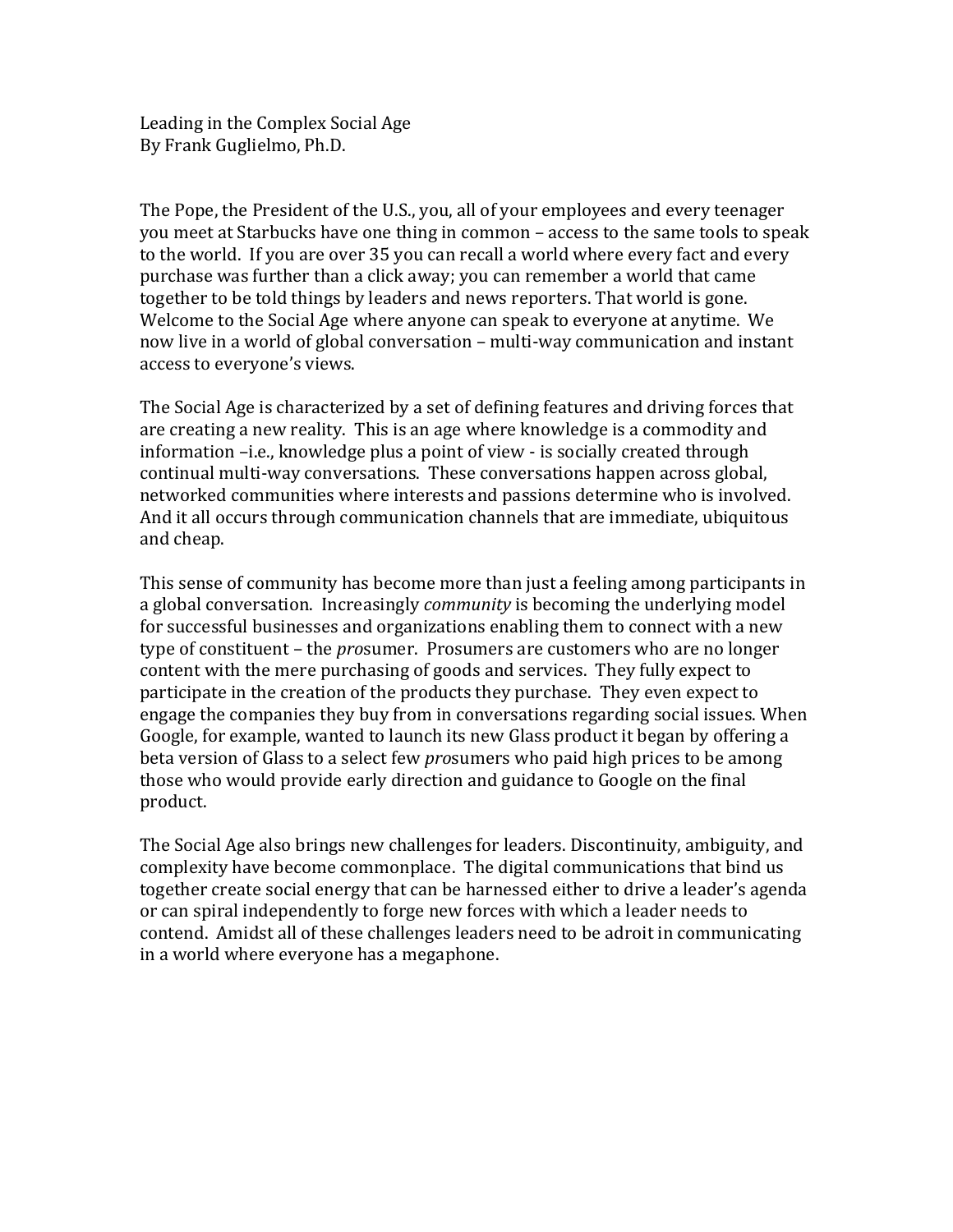

As the Social Age shifts the structure of companies from hierarchies to communities we need to rethink the way we approach leadership. Succeeding in the world of hierarchical organizations required a leader who was a *general*. Today, succeeding in a world of connected networks requires a leader who is a *mayor*.

How does a leader act like a mayor? There is no one set of behaviors, actions or conversations for a leader to have, no one model of proper behavior to which a leader should aspire. Leading like a mayor, being a Social Leader, requires one to focus on five core areas, what we call the Tenets of Social Leadership. They are:

• *Mindfulness:* the capability to maintain and act on four types of awareness: *Temporal awareness, Situational awareness*, *Peripheral awareness, Selfawareness*

*Proactivity:* the belief that one is in control of one's own actions and seeing oneself as able to influence events rather than being dragged along by them

*Authenticity:* engendering in others a belief in your own credibility; the ability to build personal trust in a relationship and positively confront disagreement and competing points of view

•

**Openness**: the capacity to act, thrive, and learn from situations that are complex, novel, and ambiguous

• *Social scalability:* fluidly communicating separately and jointly to: one individual, a small group and the entire organization